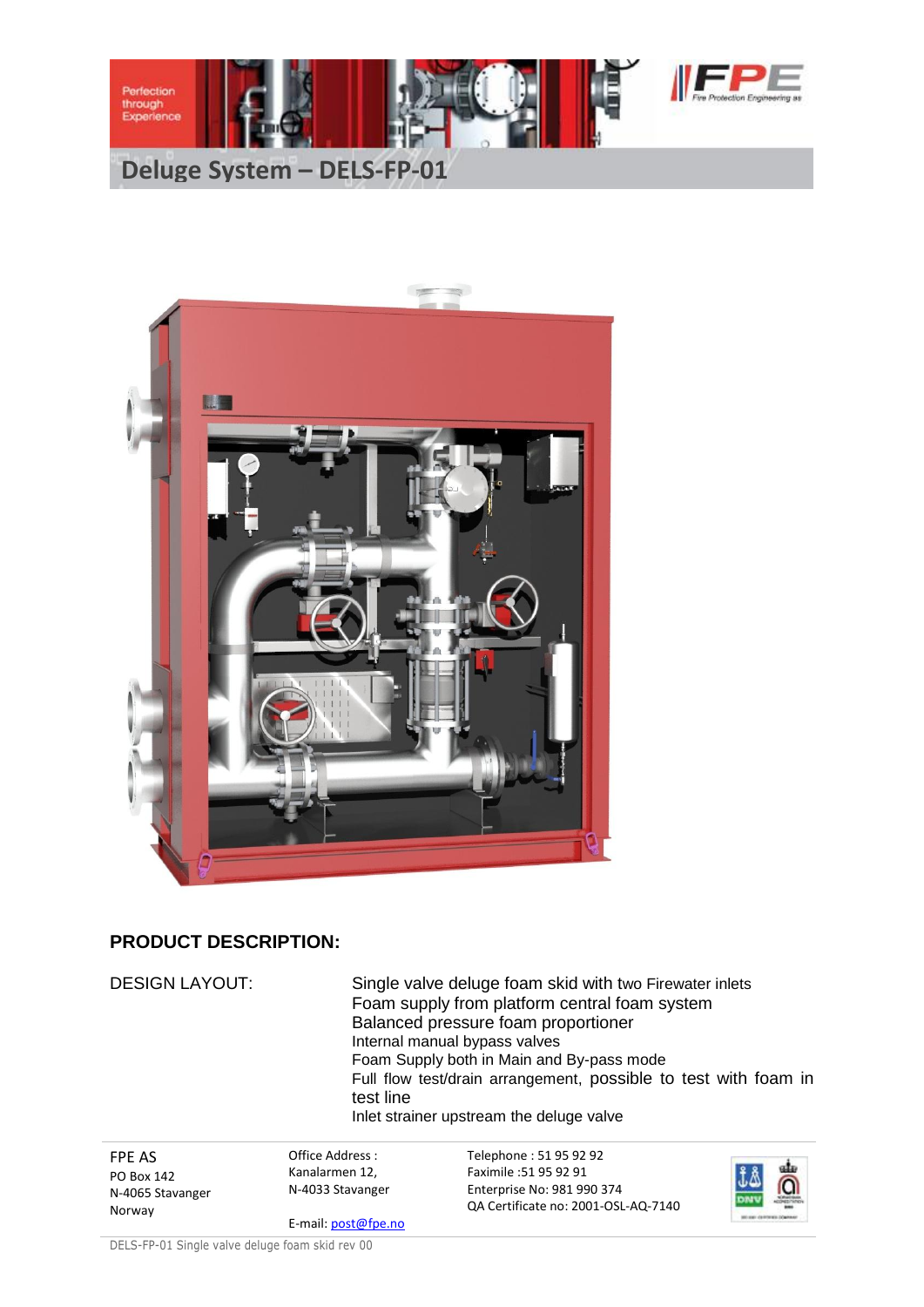

Water Piping/Valves:

STANDARD MATERIALS: Cabinet: STANDARD MATERIALS: Cabinet: SST AISI 316, painted externally<br>Water Piping/Valves: Titanium

ALTERNATIVE MATERIALS: Piping: CuNi 90/10, Super Duplex<br>Valves: Values: Super Duplex, BS1400 AB Super Duplex, BS1400 AB2/LG2

WORKING PRESSURE: 20 barg

FPE AS PO Box 142 N-4065 Stavanger Norway

Office Address : Kanalarmen 12, N-4033 Stavanger

E-mail: post@fpe.no

Telephone : 51 95 92 92 Faximile :51 95 92 91 Enterprise No: 981 990 374 QA Certificate no: 2001-OSL-AQ-7140



DELS-FP-01 Single valve deluge foam skid rev 00